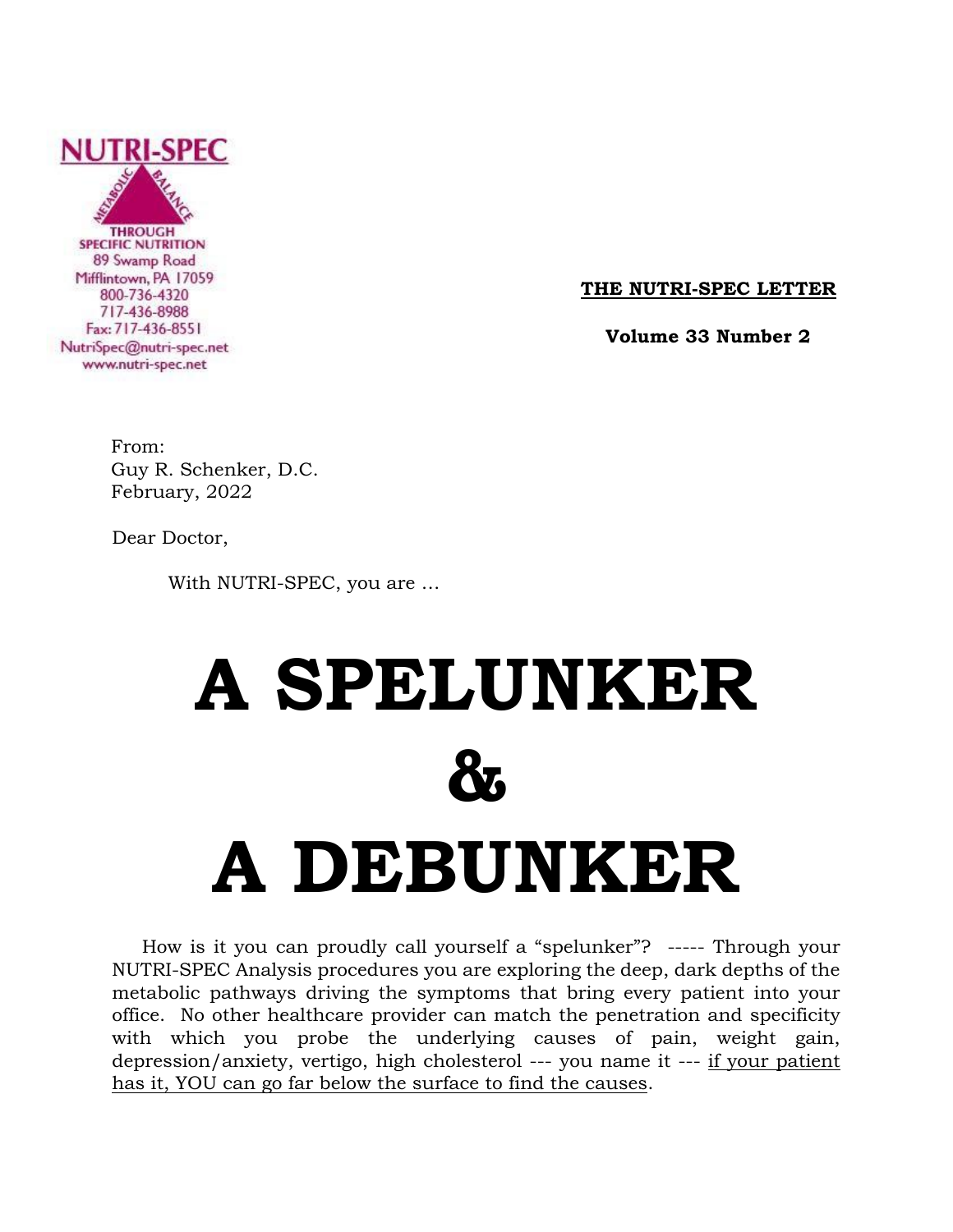We talk endlessly about ImmunoNeuroEndocrine Stress --- and how all those INE stresses lead to inflammation --- and further, how chronic inflammation causes …

#### **INFLAM-AGING.**

All those INE stresses are the deep, deep causes of dis-ease. As a NUTRI-SPEC spelunker you are totally at ease exploring the Metabolic Imbalances that remain a mystery to all those superficial alternative healthcare providers.

 What makes your NUTRI-SPEC clinical protocols so valuable --- and you such an accomplished spelunker --- is that you do not need to spend years exploring and studying caves, yet, you are right at home in the mysterious subterranean streams that flow through all your patients. Indeed, you need not even know the difference between a stalactite and a stalagmite --- because your NUTRI-SPEC procedures sort it all out for you. The analysis --- and the uniquely powerful supplements ---

### **ARE ALL BUILT IN TO NUTRI-SPEC FOR YOU.**

 INE Stress? Inflammation? ----- Are you stuck on the surface with all the natural cure peddlers --- offering nothing more than superficial remedies --- when the ultimate causes of your patients' major complaints are bubbling up from deep under the surface?

 Do the non-specific remedies offered by alternative medicine specifically address imbalances in cellular membrane permeability as your NUTRI-SPEC procedures do? Of course not.

 Do their heavily hyped nature cure "anti-inflammatories" address the specific INE stresses that cause that inflammation as your NUTRI-SPEC procedures and supplements do? Of course not.

 Does your health food industry "Flavor Of The Month" penetrate deeply into cellular energetic processes, developmental processes, and regeneratory processes as do your NUTRI-SPEC Adapto-Max, Oxy-Max, Oxy Tonic, Oxy D+ and Electro Tonic? Of course not.

 So now, do you see how being a spelunker also makes you a "debunker"? You can be fully confident that you are penetrating deeply into Metabolic Imbalances at the cellular level. You can be totally confident (even arrogant!) in pointing out the folly of chasing symptoms with "natural" remedies.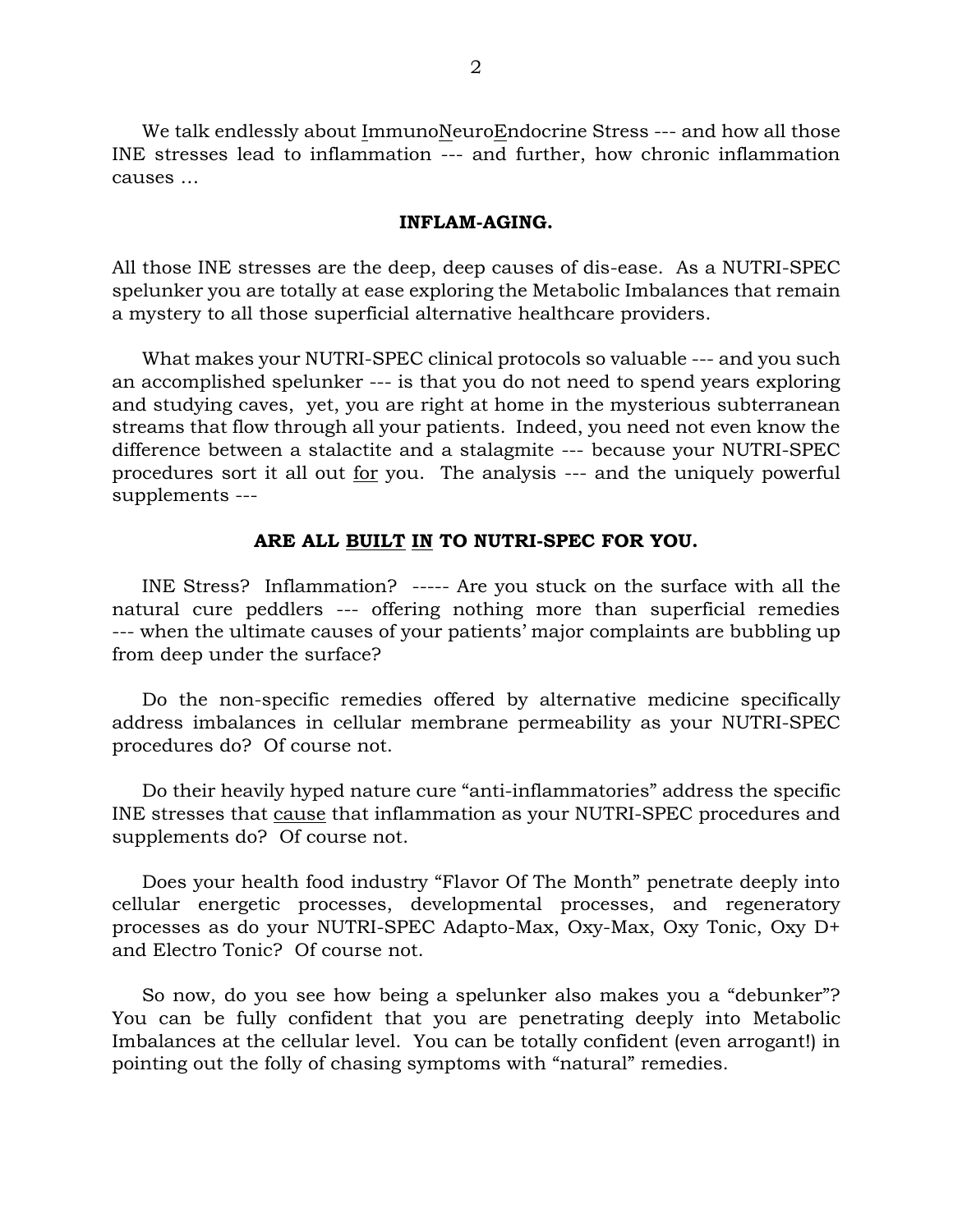Is cinnamon truly anti-inflammatory? You can assure your patients that claim is false (saving them much money and frustration), while at the same time you can (as we have in past issues of this Letter) totally debunk the cinnamon myth. Familiarize yourself (read your Letters from October, 2017 [https://nutri](https://nutri-spec.net/wp-content/uploads/2019/09/2017-10.pdf)[spec.net/wp-content/uploads/2019/09/2017-10.pdf](https://nutri-spec.net/wp-content/uploads/2019/09/2017-10.pdf) & February, 2019 [https://nutri-spec.net/wp-content/uploads/2019/09/2019-02.pdf\)](https://nutri-spec.net/wp-content/uploads/2019/09/2019-02.pdf) with the cinnamon fraud, and ---

# **EXPLAIN IT (with confidence and a bit of "know it all" attitude) TO YOUR PATIENTS.**

 Is Resveratrol truly the "cure all" hyped by the health food industry and pushed by "holistic" doctors? No, and with NUTRI-SPEC you can totally debunk that claim, as we have done in past Letters, and as is written up in one of the many informative articles on your NUTRI-SPEC website [https://nutri](https://nutri-spec.net/wp-content/uploads/2019/09/resveratrol.pdf)[spec.net/wp-content/uploads/2019/09/resveratrol.pdf](https://nutri-spec.net/wp-content/uploads/2019/09/resveratrol.pdf) ----- It is shown beyond a doubt that Resveratrol has one effect on cell cultures, another effect when injected in test animals, yet another effect when taken orally by test animals, and yet still other (and quite variable) effects when taken orally by humans. Are the unpredictable "benefits" of Resveratrol a mysterious paradox?

 No --- any NUTRI-SPEC spelunker knows that the effects of Resveratrol are entirely dependent on each individual's deeply rooted INE stresses --- and the capacity of each individual's immune system to metabolize Resveratrol.

 And that capacity is almost entirely dependent on the patient's microbiota. Don't let your patients waste money and invest their hope on Resveratrol. Give them the Immuno-Synbiotic they need! Resveratrol is superficial --- and underlying Fundamental Metabolic Balance systems are unknowable to those who do not have the ability to dig as deeply as you can with NUTRI-SPEC.

 ----- Truly, the lipoic acid, carnosine, and chondroitin sulfate in your Adapto-Max each put Resveratrol to shame in their capacity for reaching deeply into the INE stresses underlying inflammation, and ultimately INFALM-AGING --- and …

# **ALL THE SYMPTOMS THAT BRING PATIENTS INTO YOUR OFFICE.**

 ----- With NUTRI-SPEC, you touch your patients deeply. ----- And, what is the most effective way and the quickest way you can probe the INE stresses that remain a dark mystery to other doctors? How can you directly intrude upon the vicious cycles (positive feedback loops) = INE Stress causing Metabolic Imbalances --- then, Metabolic Imbalances creating new INE stresses ----- back and forth in an ever escalating whirlwind of patho-physiology --- that eventually erupts through the surface as symptoms of dis-ease?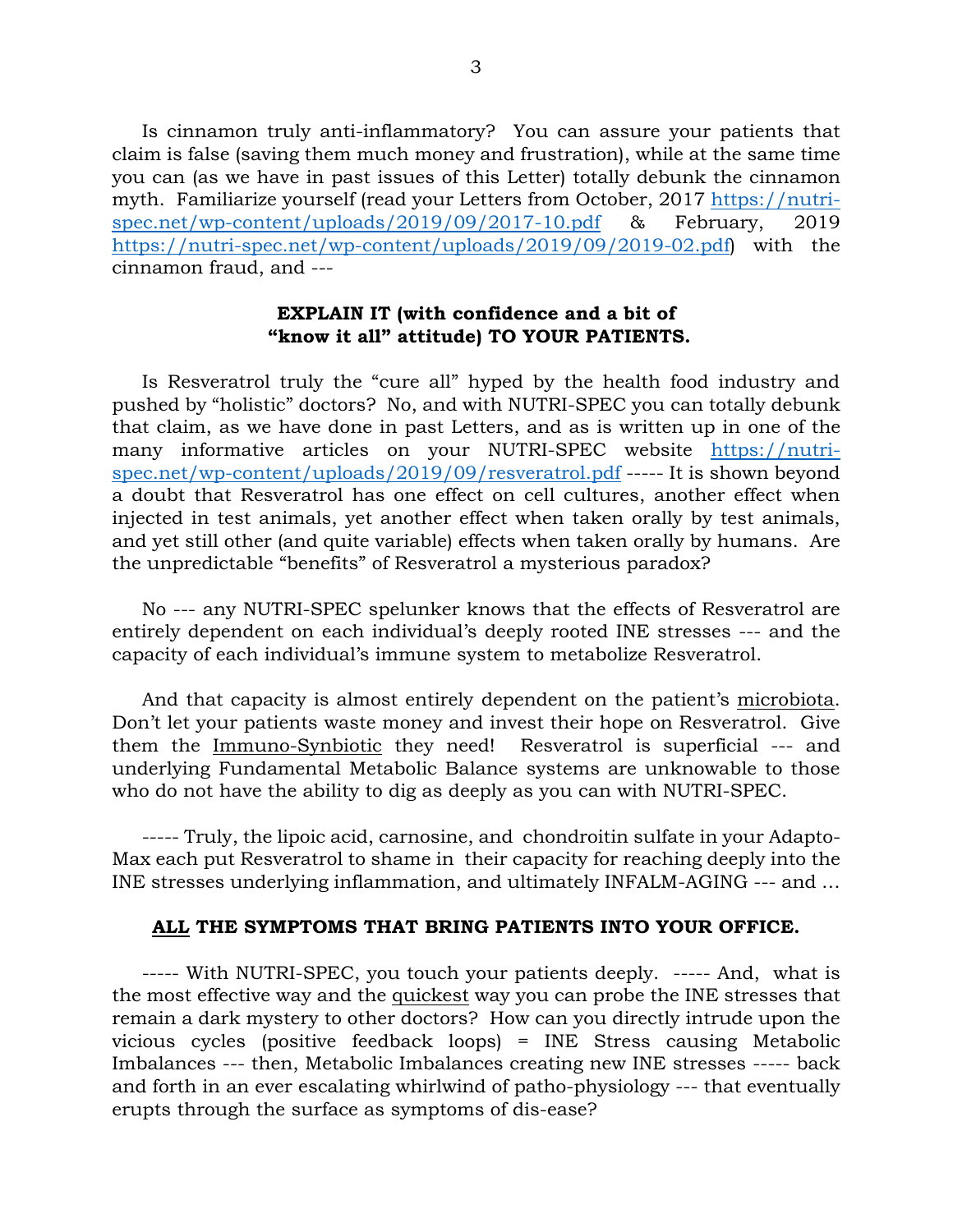Recalling last month's Letter --- you know I am referring to your ---

## **BALANCING PROCEDURE.**

 You were introduced to the incredible research of du Preez --- showing that thiosulfate (as provided in high concentration in your Oxy Tonic) is the critical component of most important functions of the immune system, and tissue function in virtually every organ of the body. Everything from membrane permeability to antioxidant power to energetics depends upon thorough sulfation (with Oxy Tonic) of heparin sulfate as part of the glycosaminoglycan (GAG) compounds that determine both the structure and function of tissue membranes throughout the body.

 After reading some of the conclusions from du Preez's incredible work, you should have been asking yourself, "Do I want to restore structure and function to tissues throughout all my patients' epithelial, endothelial and other tissue membranes with Oxy Tonic (and other NUTRI-SPEC supplements) --- or --- do I want to be an alternative healthcare provider of "remedies" based upon "research" that is a little more than propaganda?"

 Yes, there is more power in your BALANCING PROCEDURE than in the entire pharmacopeia of "natural" medicine, or in all the countless bottles of nonsense that fill the shelves of your local health food store.

 Let us take a little more comprehensive look at one aspect of du Preez's research --- the effects of your Oxy Tonic on Cardiovascular Disease …

 The thiosulfate (Oxy Tonic) compounds are especially pronounced on both epithelial and endothelial (arterial) membranes. Plasma proteins such as albumin, fibrinogen and antithrombin are also bound within the endothelial tissue. Looking at the arterial intima specifically, we see how crucial is the dependence of these tissues on the presence of thiosulfate.

 When there is adequate sulfation of the arterial intima, your patients will have perfect functional interplay between the thiosulfate of the membrane and these plasma proteins that are essential for vascular health --- and the interplay with fibrinogen and antithrombin that is critical to prevent what you as a NUTRI-SPEC practitioner know as ELECTROLYTE STRESS IMBALANCE.

 Thiosulfate (Oxy Tonic) therefore plays an essential role in maintaining and regulating a wide range of functions, including …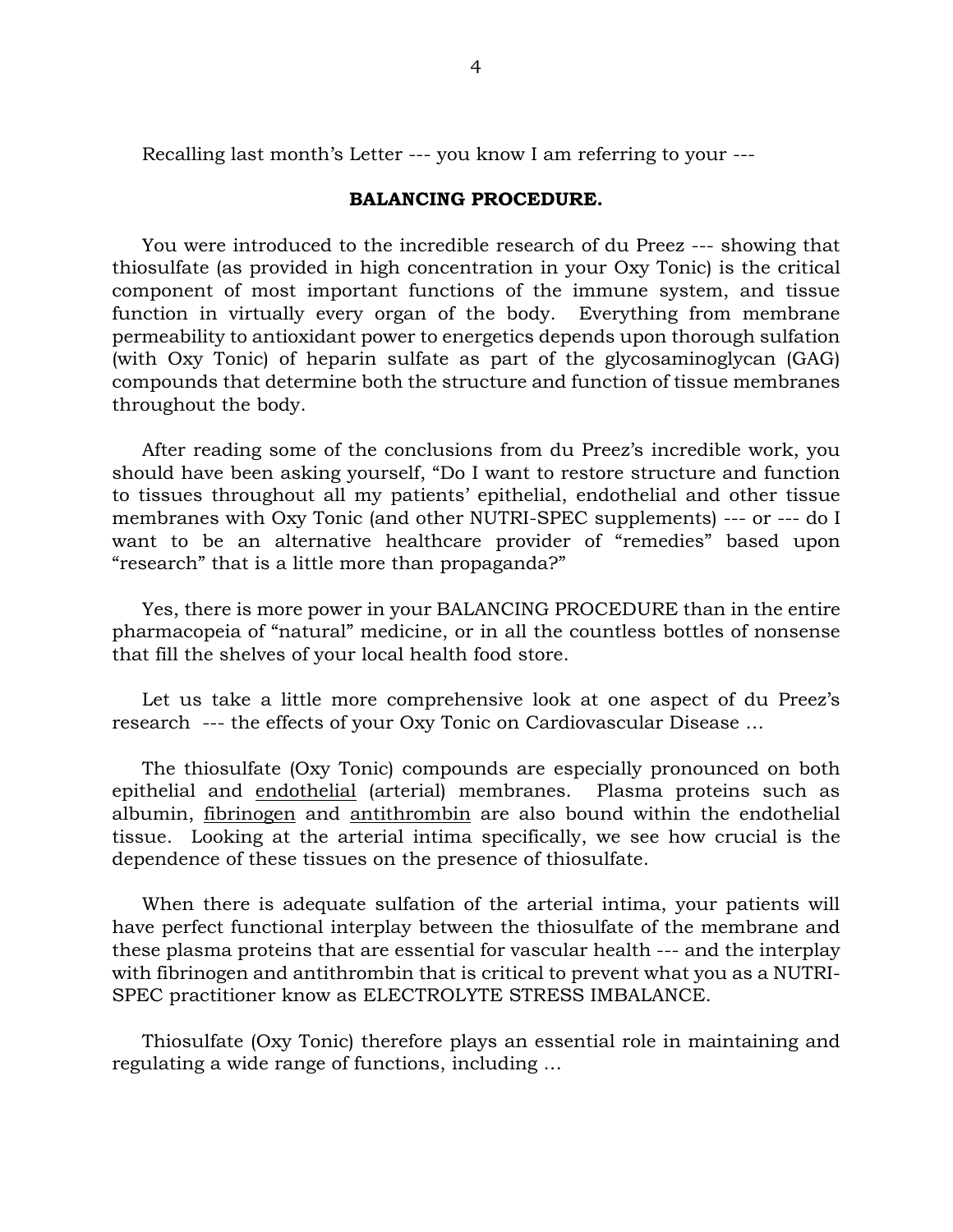- vascular permeability
- coagulation activity
- inflammatory responses
- and in relation to vascular permeability, coagulation, and inflammation --- as major causes of dangerous crises in Covid --- viral entry into target cells.

 The number of thiosulfate groups in various domains of the arterial GAGs determines the binding affinity to fibrinogen and anti-thrombin --- the critical proteins involved with heart attacks and strokes.

 The degree of sulfation (supplied by Oxy Tonic via The BALANCING PROCEDURE) predominantly determines the negative charge of the membranes --- which defines pathogen invasion, receptor binding sites, and the electrostatic binding of proteins --- including albumin, leukocytes, red blood cells, and platelets.

 You can see a nice summary comment in this direct quote from Preez: "It is important to note that sulfation reactions in the human body affect all cells, and metabolism of many endogenous and exogenous molecules, such as hormones, drugs, and xenobiotics".

 The maintenance of oncotic pressure is another fundamental aspect of your Water/Electrolyte Imbalance Analysis. Disruption of membranes by inadequate sulfation leads to loss of barrier function with subsequent edema formation. It can also cause the loss of albumin in the urine that you pick up with your multistix test strip.

 Properly sulfated membranes are crucial for the maintenance of vascular barrier functions and fluid dynamics. An essential function of sulfated membranes is maintaining correct oncotic pressure in the capillary bed, in addition to facilitating the absorption and reabsorption of molecules across capillary membranes.

 This concept of membrane permeability has been the very foundation of NUTRI-SPEC for 40 years. The balance between Oxy Tonic, Electro Tonic, and Oxy D-Plus --- MAINTAINED ON AN INDIVIDUAL BASIS for each of your patients --- is essential for selective membrane permeability.

 MAINTAINED ON AN INDIVIDUALIZED BASIS? ----- How? ----- With your BALANCING PROCEDURE, of course. All your patients need the benefits derived from maintaining Metabolic Balance between Oxy Tonic, Electro Tonic & Oxygenic D+. Add Activator + Immuno-Synbiotic --- and there is nothing more important you can do to assure all patients they will ---